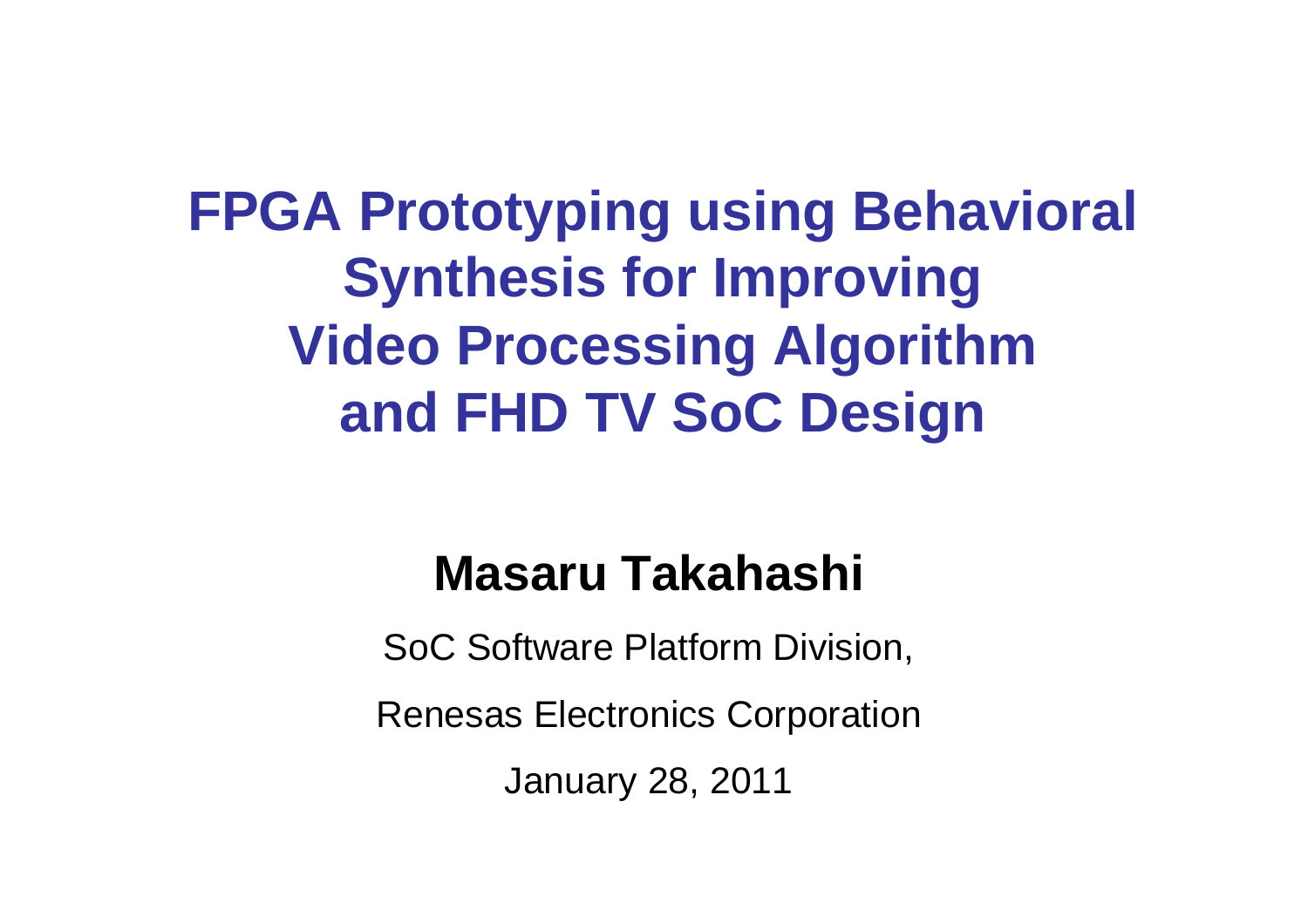# **Outline**

- M ■ Background and Issues
	- × Video Processing for FHD TV SoC
	- × **Estimation System**
	- $\blacksquare$  Conventional De: ■ Conventional Design Flow
- M ■ Proposal Design Flow
- M **SystemC Description**
- Results of Development
- Conclusion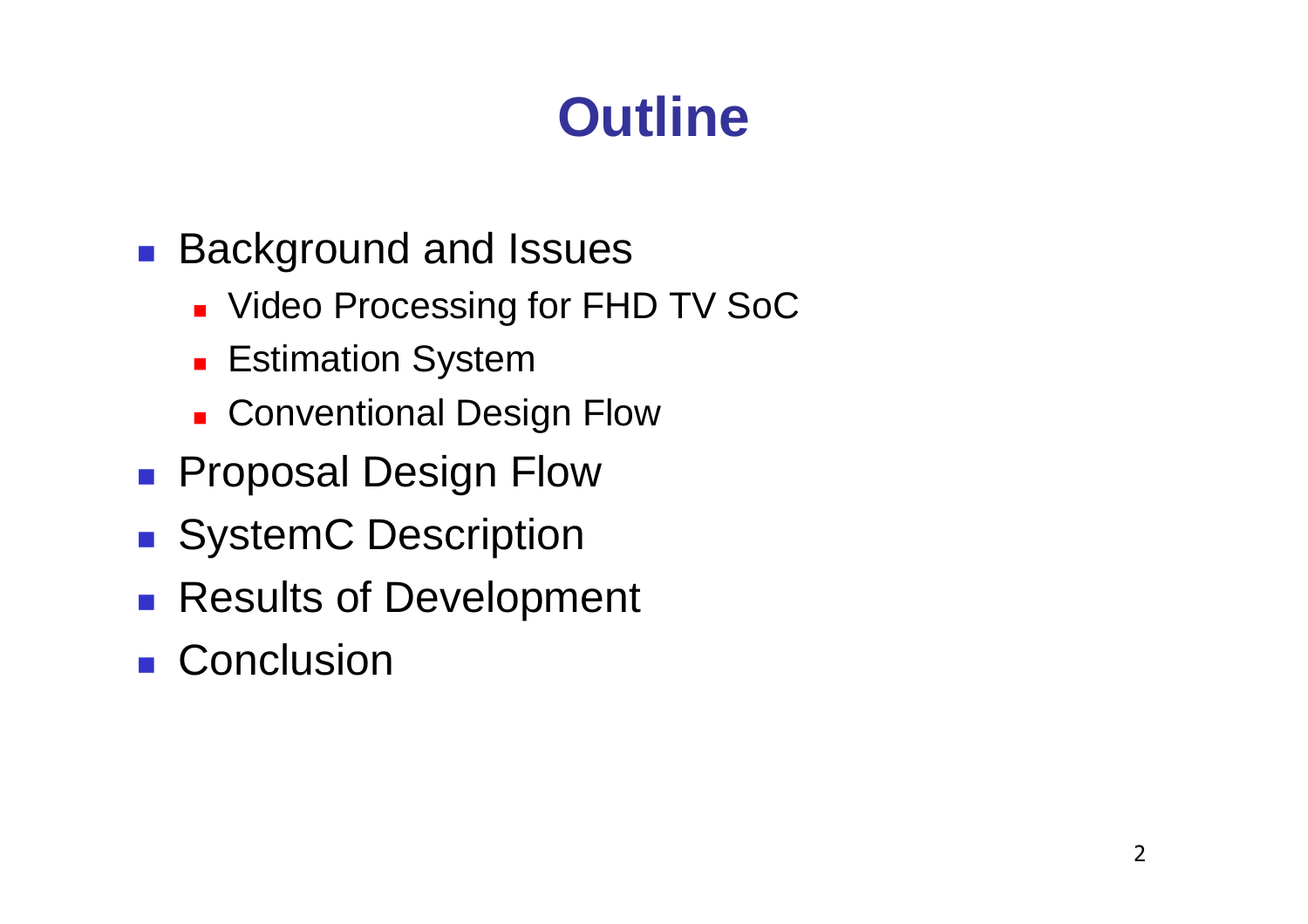

- Picture Quality of SoC is affected by **Video Processing Algorithm**
- **T ESUMATION AND IMP Estimation and Improvement** are necessary before Implementation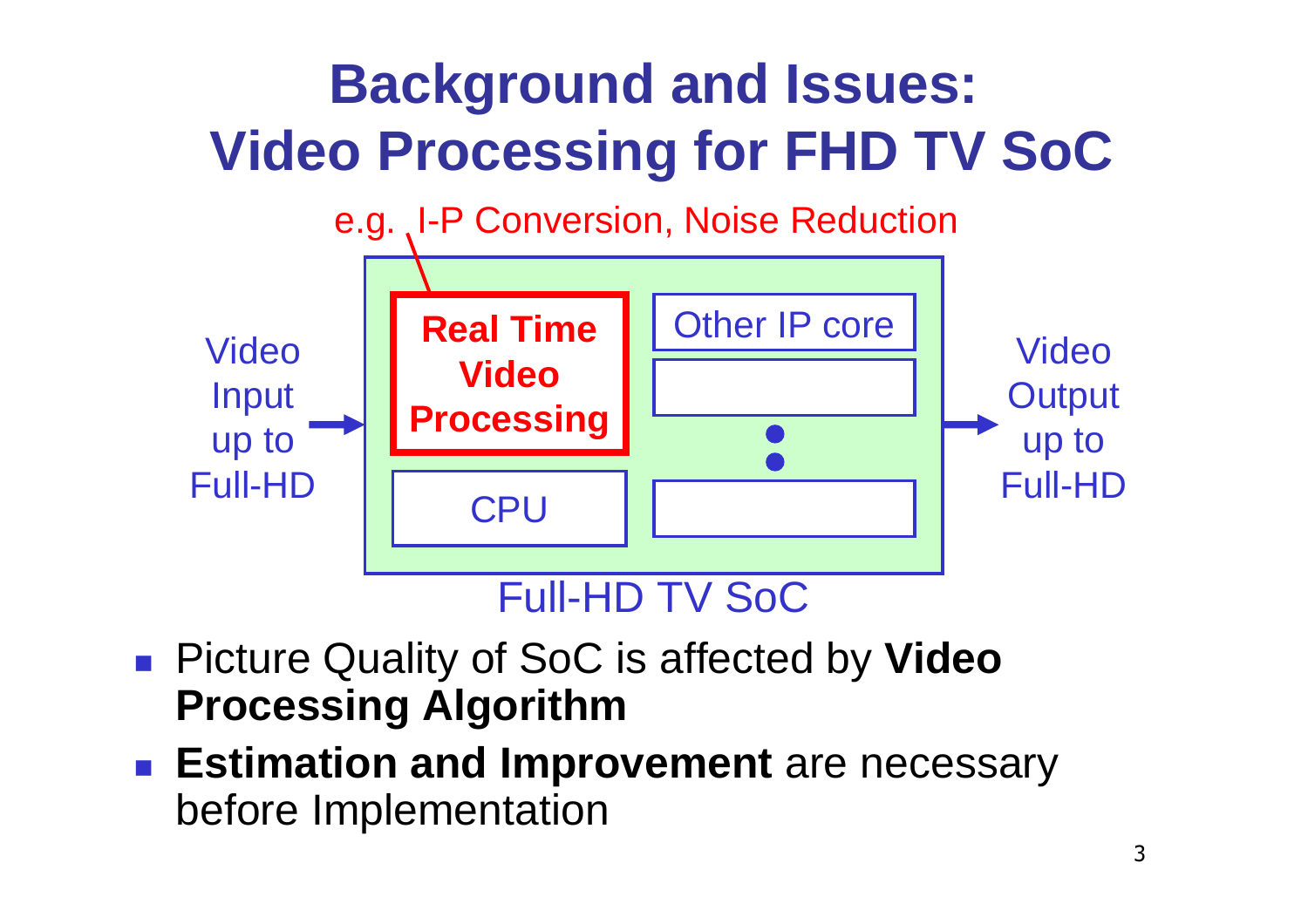#### **Background and Issues: Estimation System**

#### $\mathbb{R}^3$ ■ Example of Estimation System

 $\blacksquare$  Real Time Estimation by FPC ■ Real Time Estimation by **FPGA Prototyping** 

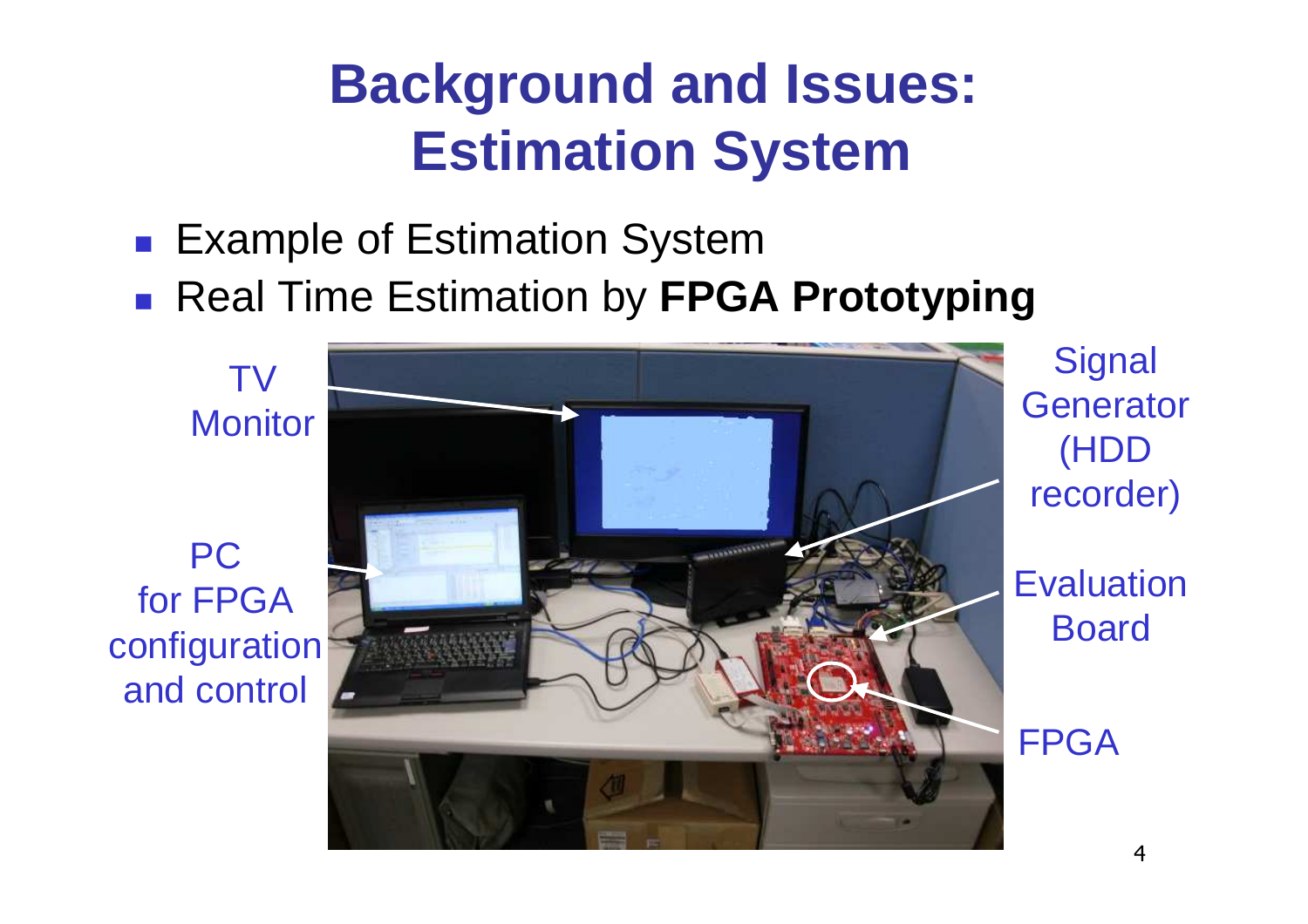#### **Background and Issues: Estimation System**

 $\mathbb{R}^3$ **Improved Algorithm is implemented on FPGA** 

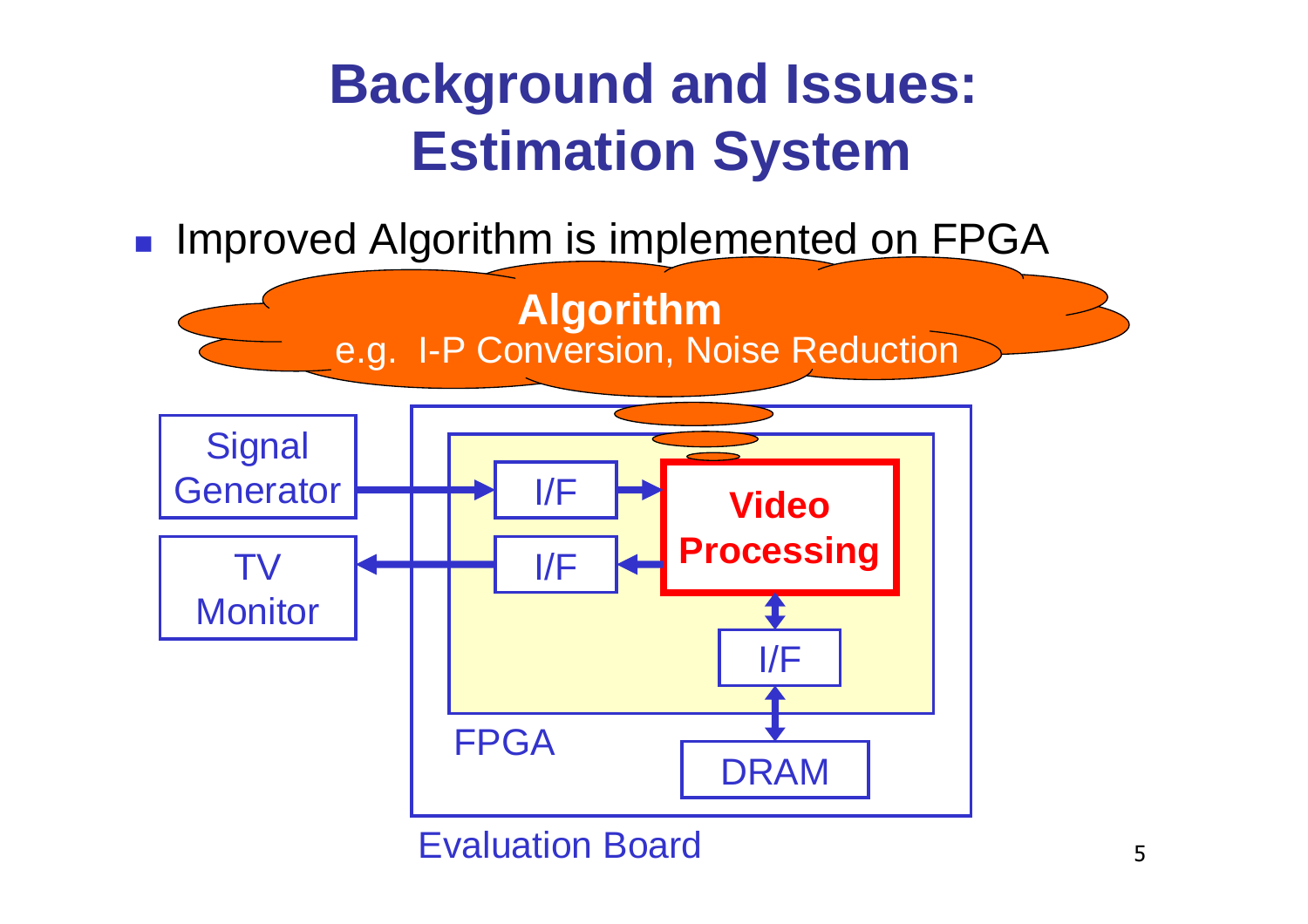### **Background and Issues: Conventional Design Flow**

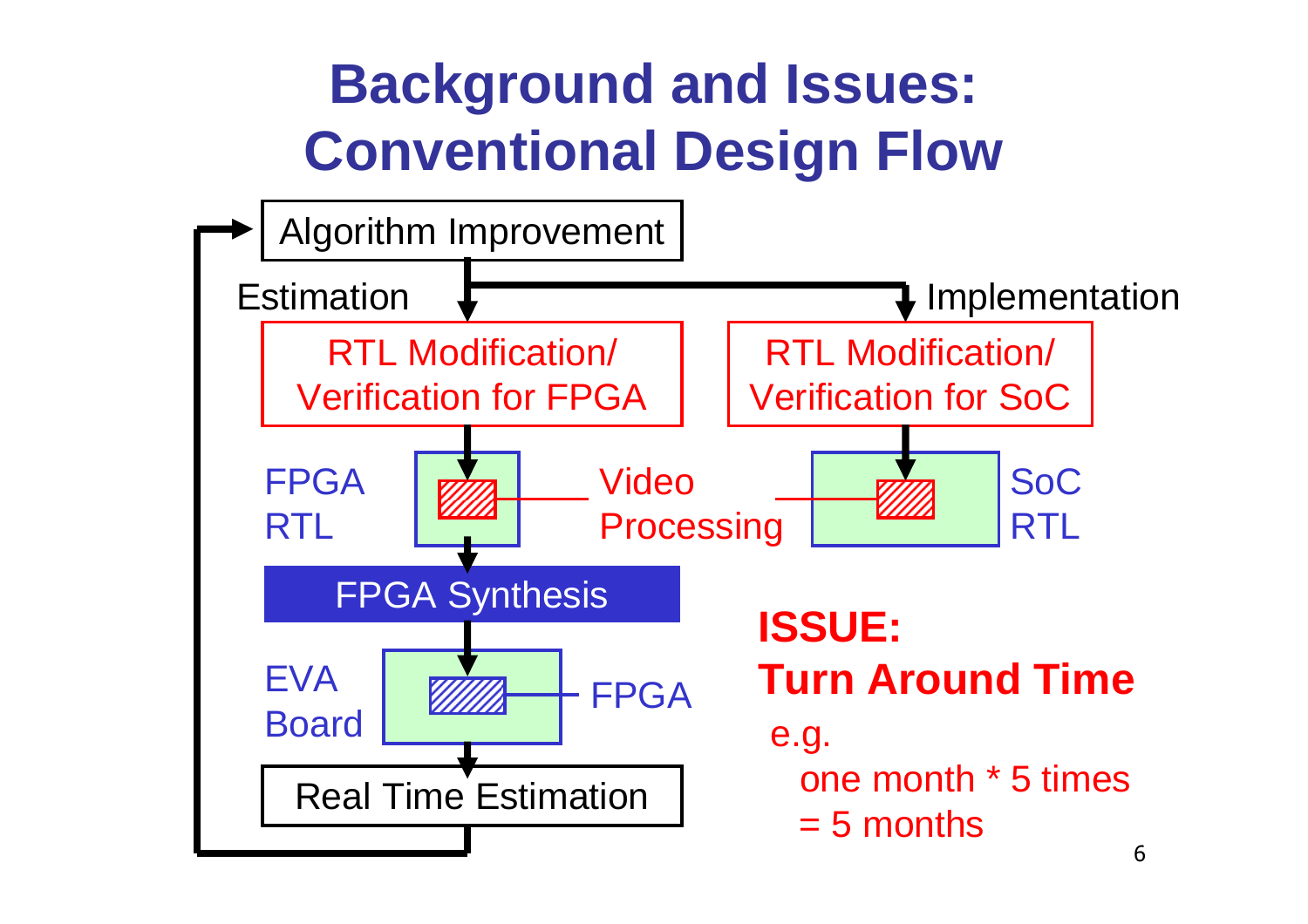## **Proposal Design Flow**

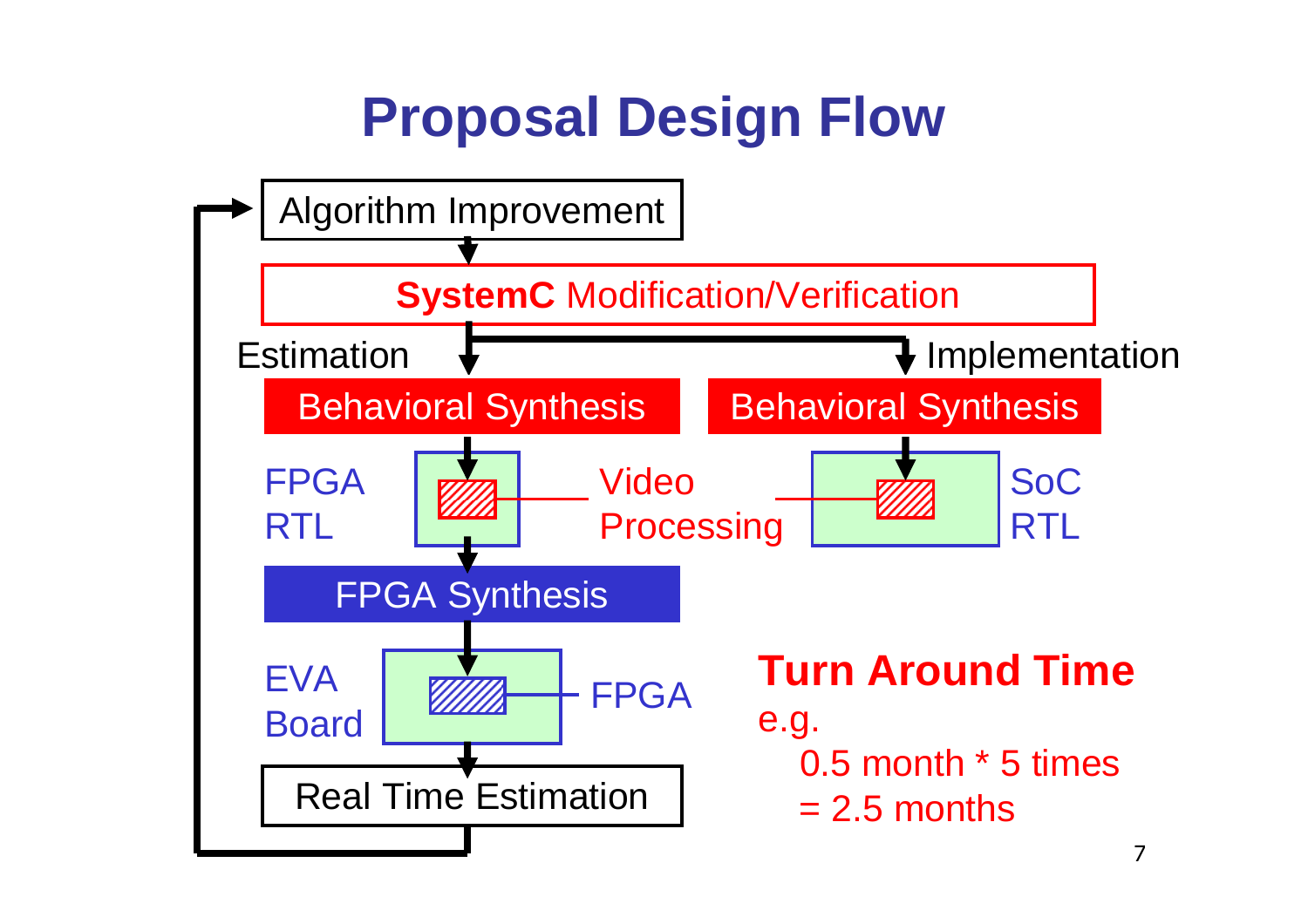# **Proposal Design Flow:Summary**

- M **Short Turn Around Time** for Estimation
	- × ■ SystemC and Behavioral Synthesis
	- × ■ Updating FPGA is easy
	- × ■ About half as long as without Behavioral Synthesis
- M ■ Easy to Implement on SoC
	- Same SystemC, different E ■ Same SystemC, different Behavioral Synthesis

#### Next: How to Describe **SystemC Description**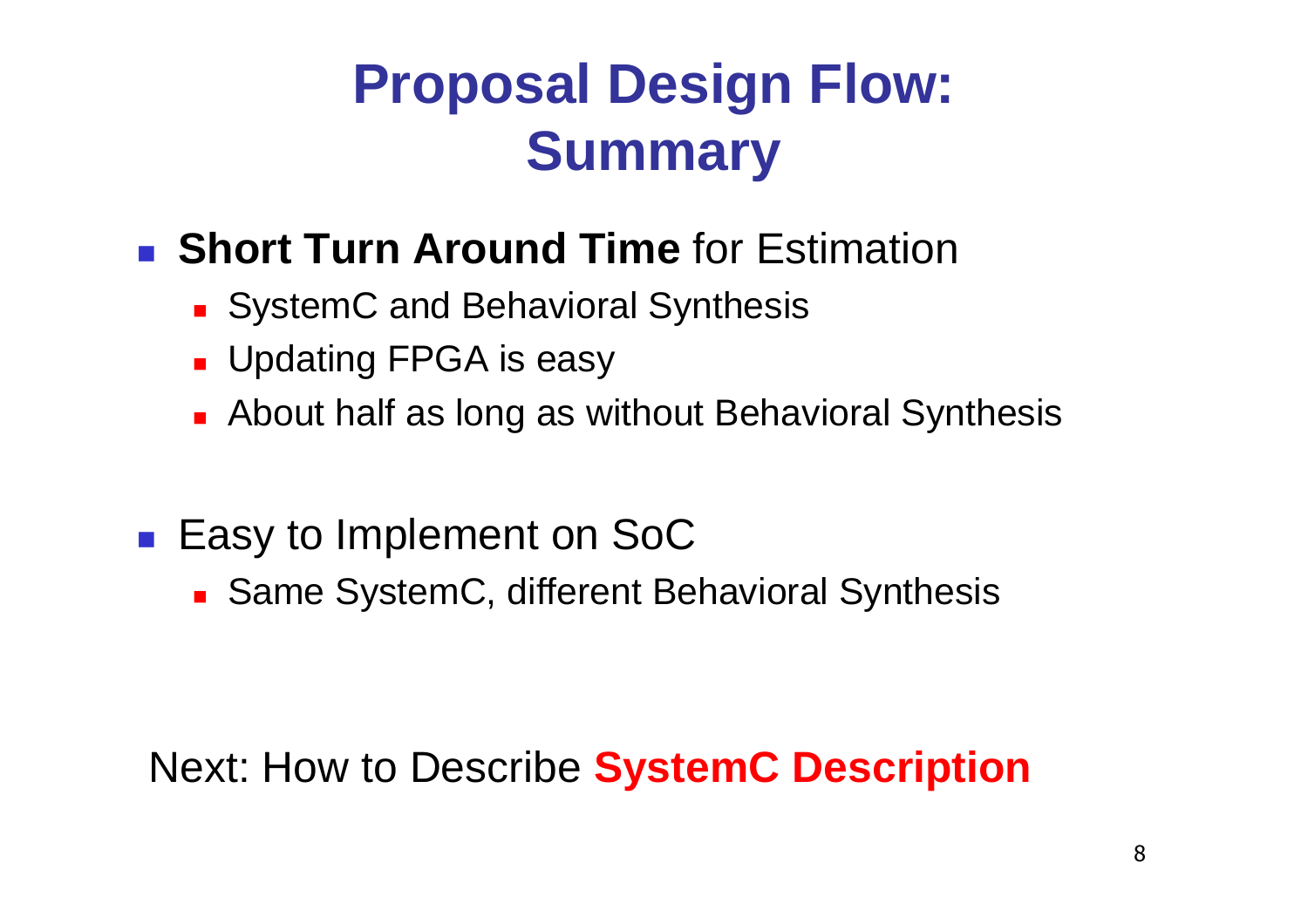## **SystemC Description: What kind of Processing?**

M For a pixel of Output Video, **Spatiotemporally neighbor** pixels of Input Video are referred.

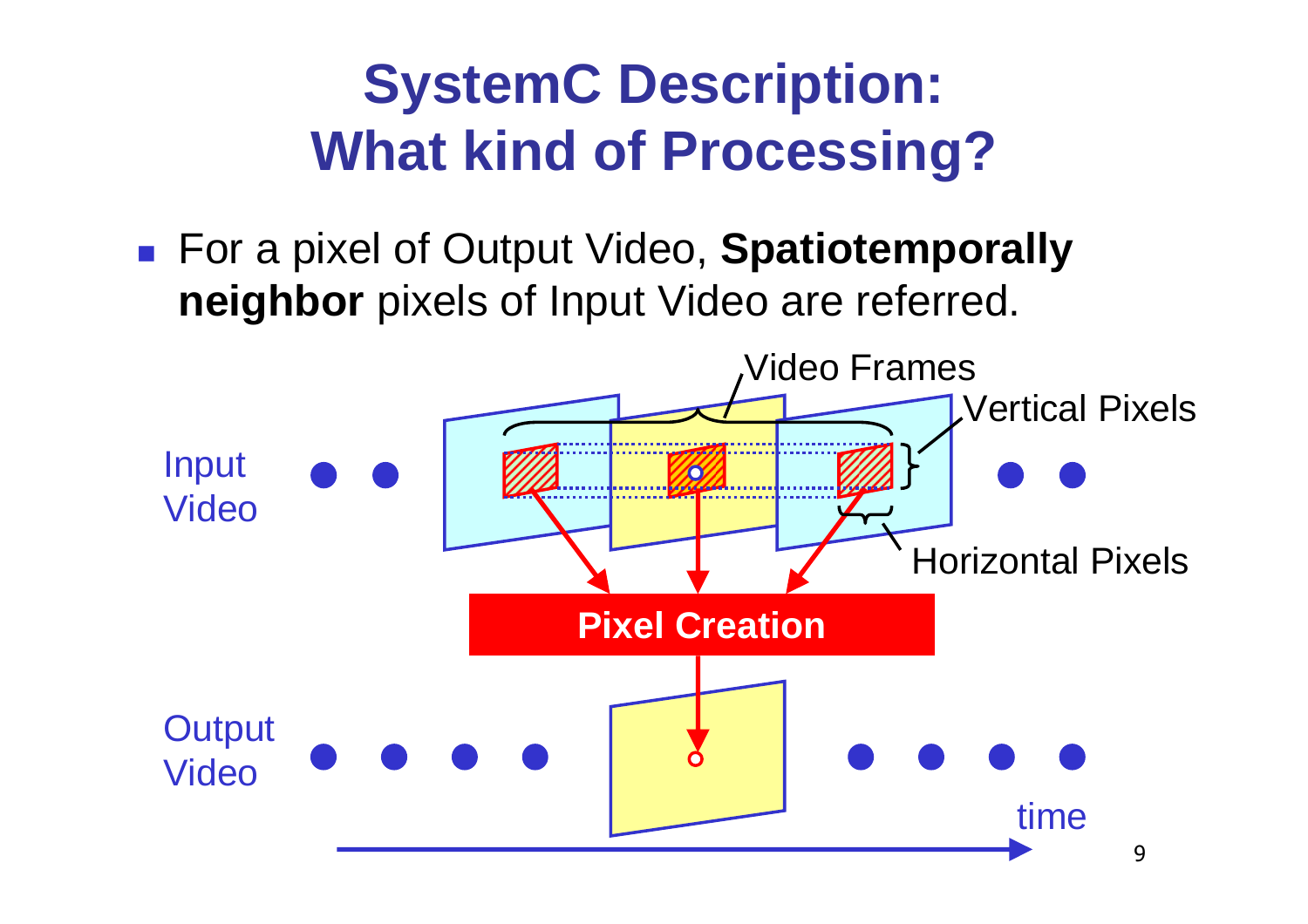# **SystemC Description: What kind of Processing?**

M ■ Examples: Different Algorithm, Similar Interface

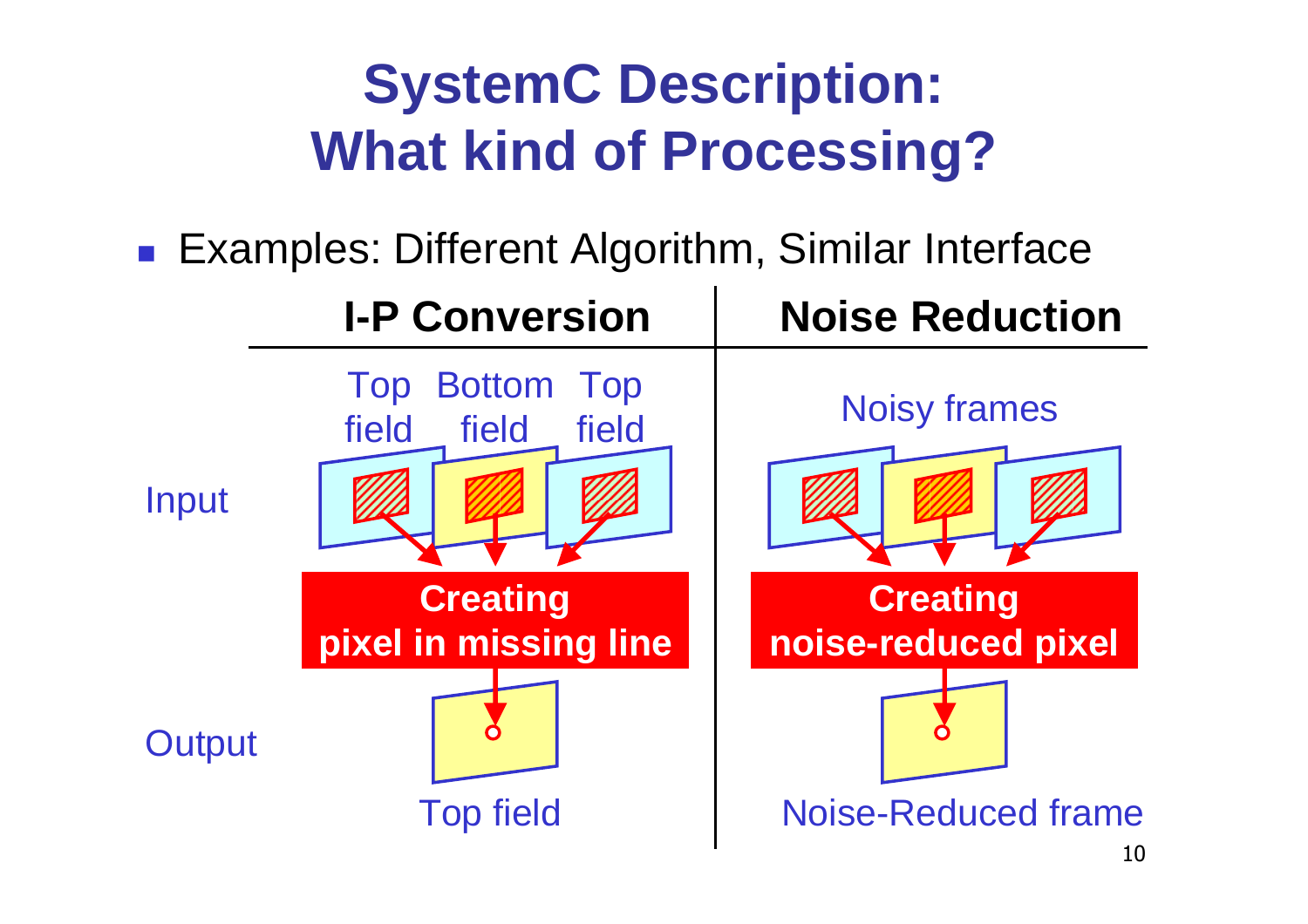#### **SystemC Description: Data Input**

M ■ Raster scan order

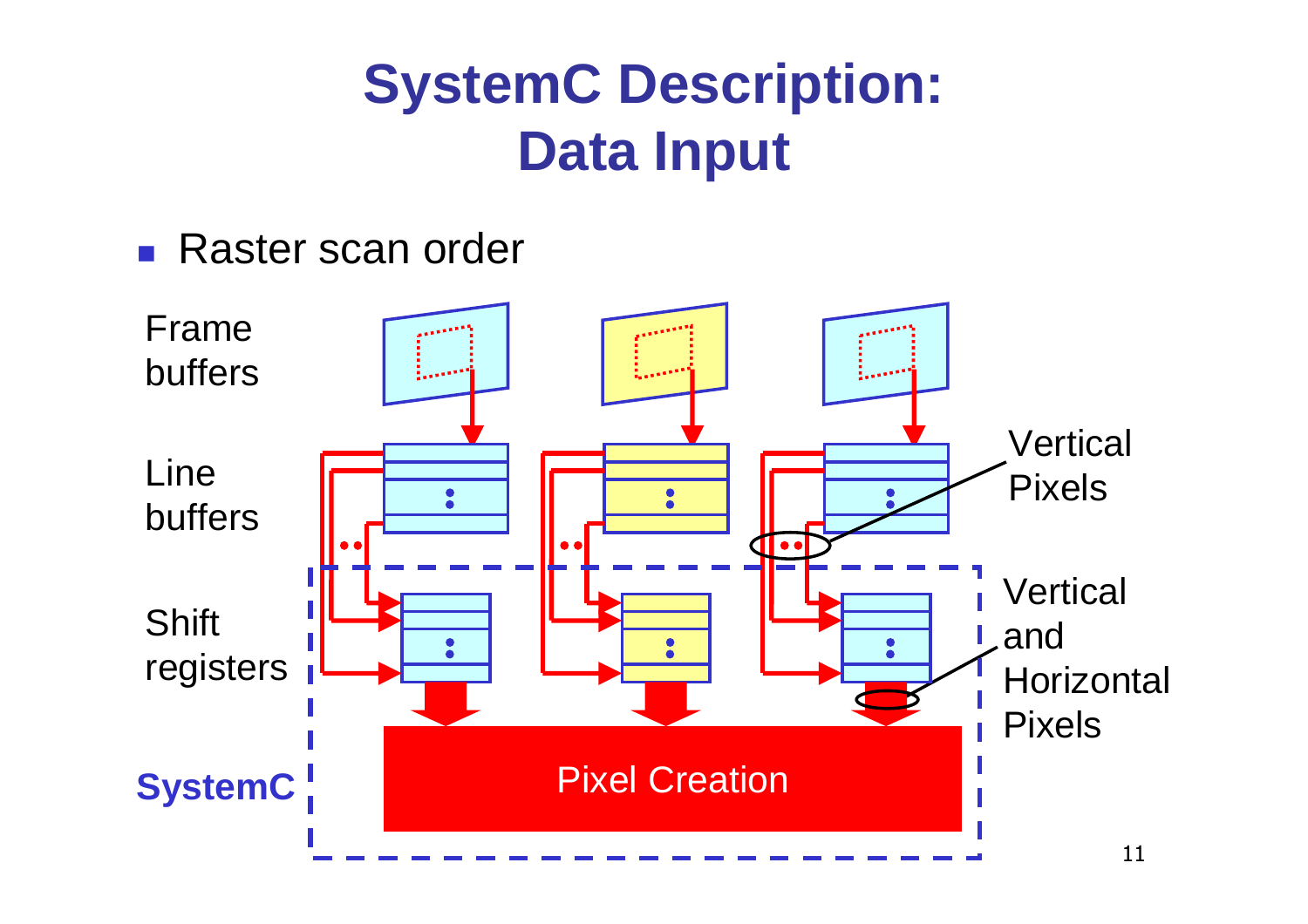## **SystemC Description :Example**

M **Pipeline Synthesis** is available

```
while(1){
for( f=0; f<3; f++ ){
for( y=0; y<H; y++ ){
for( x=W-1; x>0; x-- ){
shiftreg[f][y][x] = shiftreg[f][y][x-1];}
shiftreg[f][y][0] = indata[f][y].read();}}
outsig = output_pixel( shiftreg ); //functionMain Algorithmoutdata.write( outsig );wait();}Shift
                                                               Registers
                                                 (Pipeline Synthesis)1 cycle per pixel
```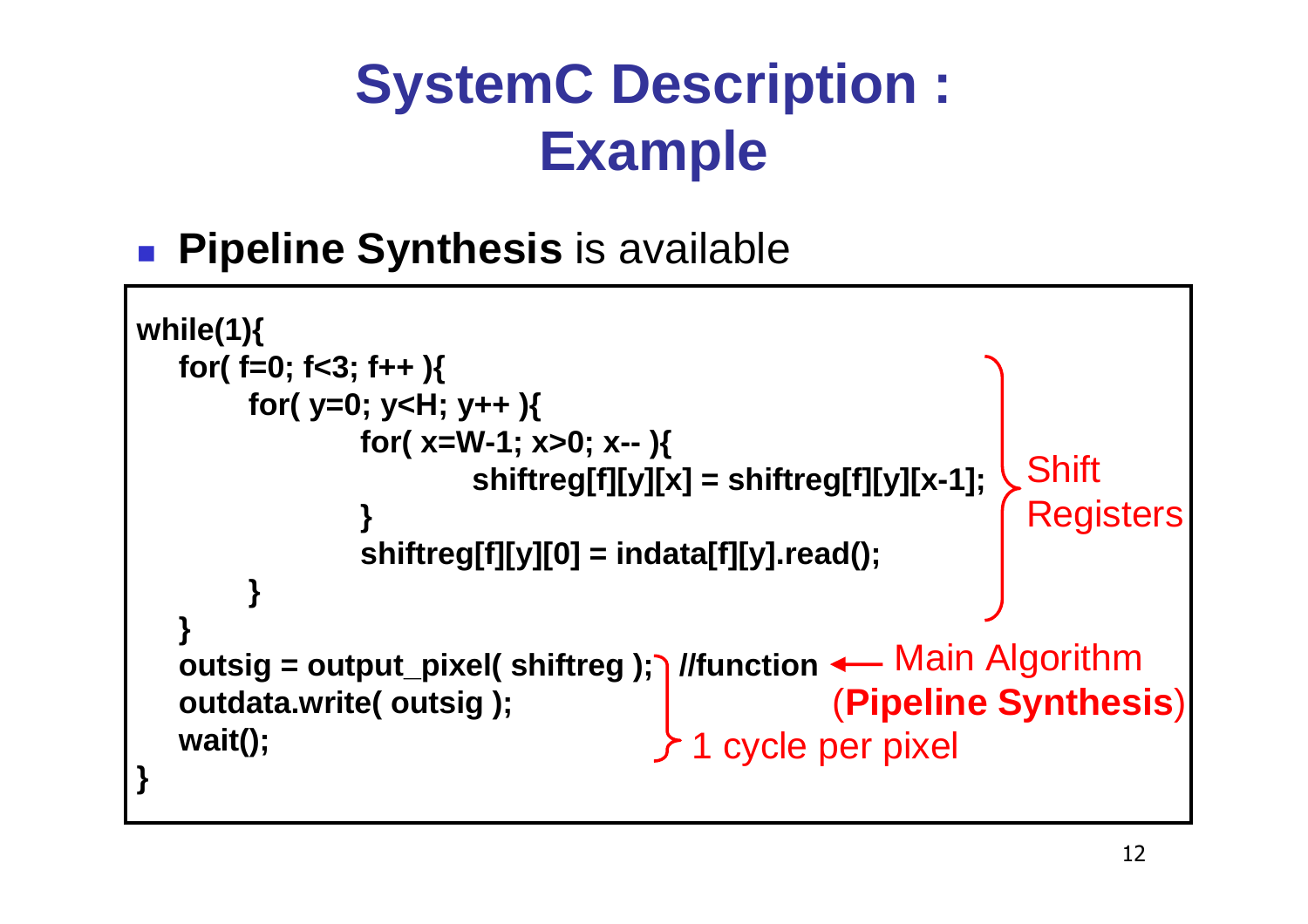#### **Results of Development: Example of SoC**

#### M **Interlace-Progressive Converter on FHD TV SoC**

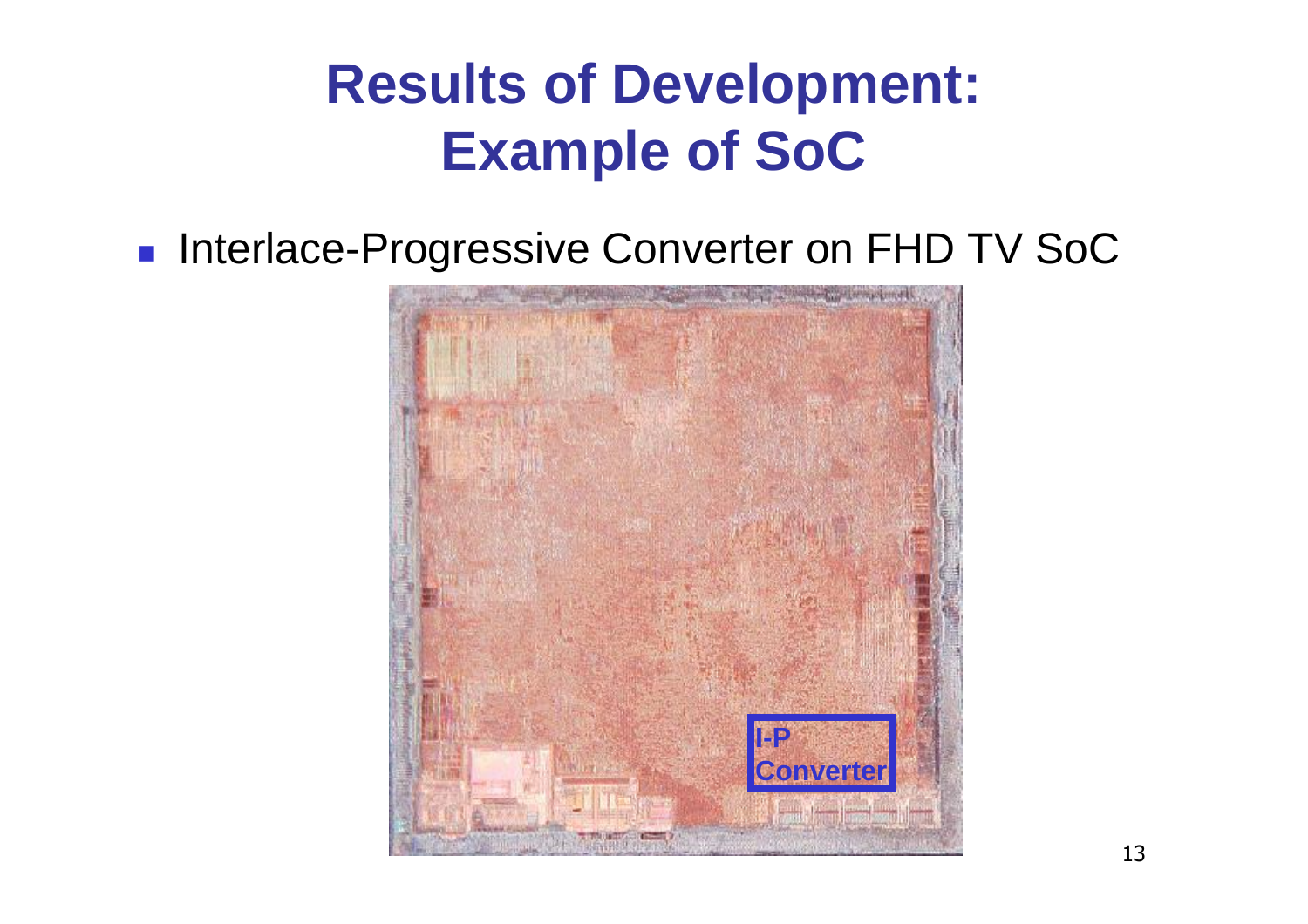#### **Results of Development: Developed IP lists**

#### M ■ Three designs have been developed

| <b>Function</b>                                          | <b>SystemC</b><br>Code | <b>Development Period</b>     |                        |               |                      |
|----------------------------------------------------------|------------------------|-------------------------------|------------------------|---------------|----------------------|
|                                                          |                        | Algorithm<br>Improve-<br>ment | IP<br>Develop-<br>ment | Gate<br>Count | <b>SoC</b>           |
| Interlace-<br>Progressive<br>Converter                   | 13.5 klines            | 3 Months                      | 6 Months               | 785 kGates    | <b>SH-Mobile MT1</b> |
| Cinema<br><b>Detection</b>                               | 3.6 klines             | 3 Months                      | 4 Months               | 35 kGates     | Under<br>development |
| <b>MPEG Block</b><br><b>Boundary</b><br><b>Detection</b> | 4.1 klines             | 3 Months                      | 1 Month                | 135 kGates    | Under<br>development |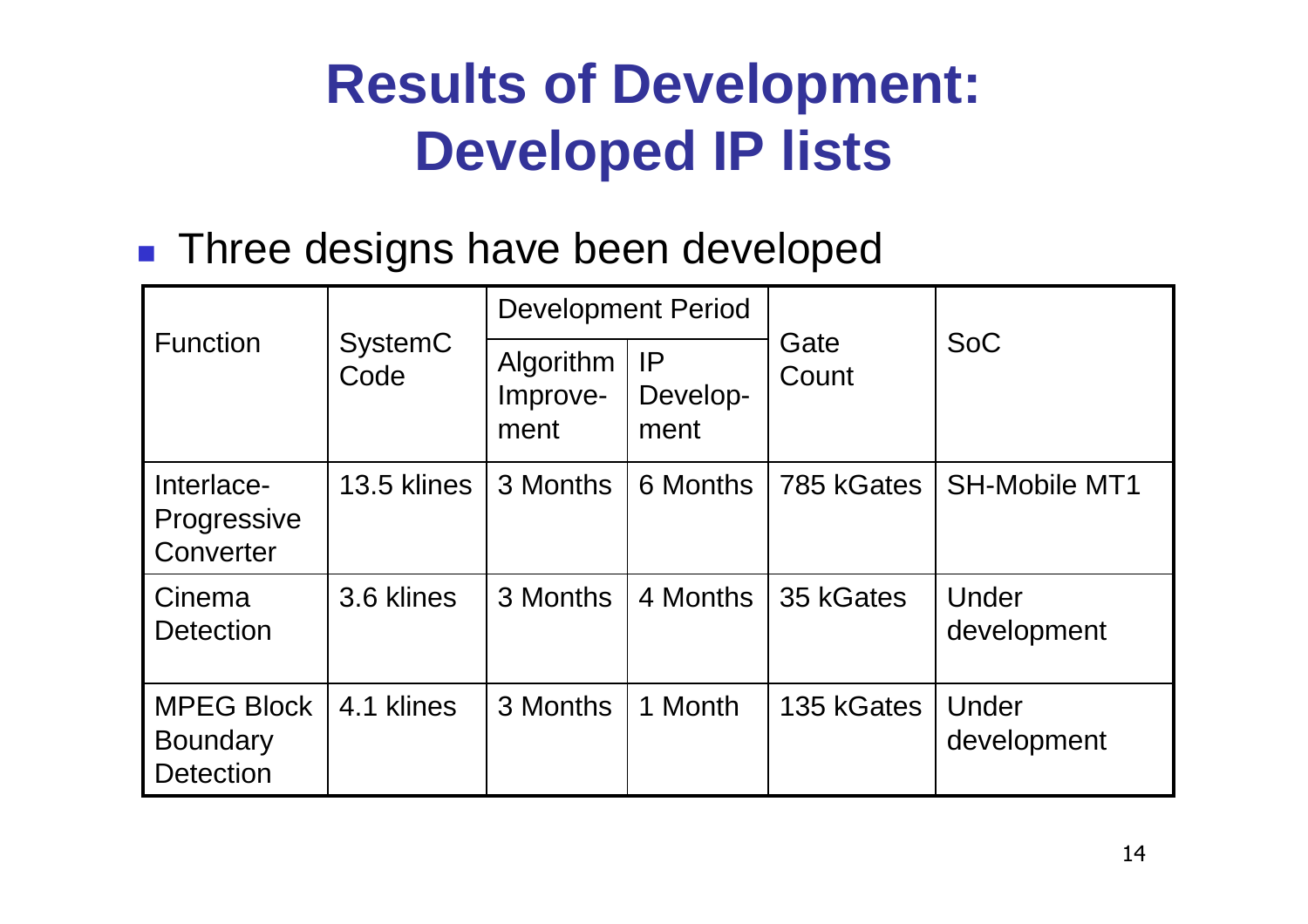#### **Results of Development: Development Period**

#### ■ Detail schedule of MPEG block boundary detection